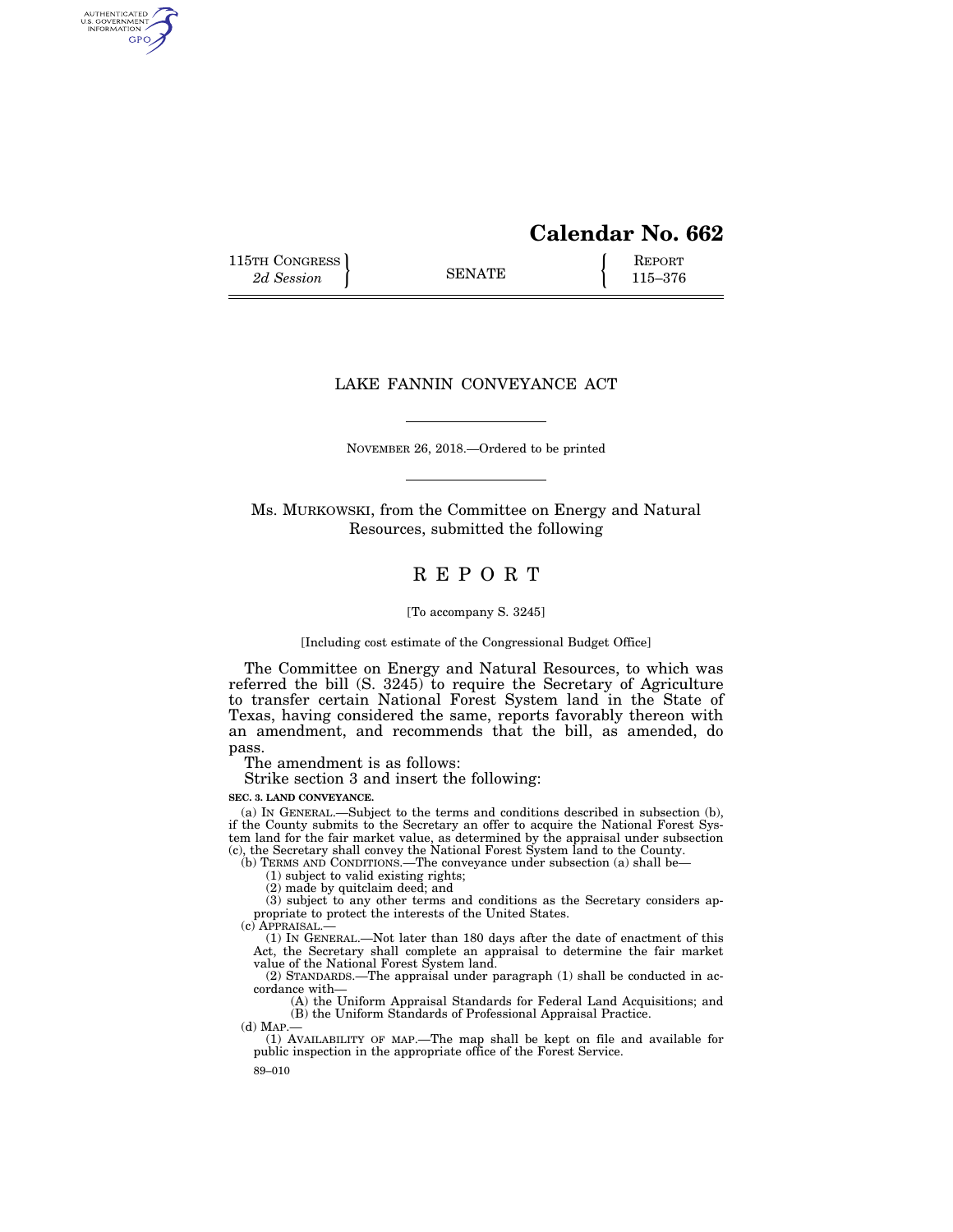(2) CORRECTION OF ERRORS.—The Secretary may correct minor errors in the map.

(e) CONSIDERATION.—As consideration for the conveyance under subsection (a), the County shall pay to the Secretary an amount equal to the fair market value of the National Forest System land, as determined by the appraisal under subsection (c).

(f) SURVEY.—The exact acreage and legal description of the National Forest System land to be conveyed under subsection (a) shall be determined by a survey satisfactory to the Secretary and the County.

(g) USE.—As a condition of the conveyance under subsection (a), the County shall agree to manage the land conveyed under that subsection for public recreational purposes.

(h) COSTS OF CONVEYANCE.—As a condition on the conveyance under subsection (a), the County shall pay to the Secretary all costs associated with the conveyance, including the cost of—

(1) the appraisal under subsection (c); and

(2) the survey under subsection (f).

## PURPOSE

The purpose of S. 3245 is to require the Secretary of Agriculture (Secretary) to transfer certain National Forest System land in the State of Texas to Fannin County (County) upon payment by the County of fair market value and subject to terms and conditions required by the Secretary.

## BACKGROUND AND NEED

Fannin County is located in Northeast Texas on the Oklahoma border. Bonham, the county seat, is fifty-five miles northeast of Dallas.

In the 1930s, during to the Great Depression, Fannin County's rural economy was struggling and its population was becoming increasingly desperate. As part of President Roosevelt's New Deal, the Rural Resettlement Administration (RRA) was created to address work and relief efforts in rural areas . With Congressional assistance, the RRA launched the Lake Fannin project. It was one of the largest projects of the RRA in the country, employing over 400 workers from the County's relief rolls. Lake Fannin Park opened in 1938 as a recreational area.

Lake Fannin Park was originally administered by the Department of Agriculture's Soil Conservation Service and was transferred to the Forest Service in 1954. It is currently managed as part of the Caddo National Grasslands. For many years, Lake Fannin's cabins, public beaches, lodge, boathouse, and trail system served as a popular recreation spot for the local community. By the 1970s, however, the demand for the Depression-era cabins and lodge faded and the property began to fall into disrepair. Soon thereafter, the Forest Service restricted public access to the property due to safety concerns.

In 2001, under a Forest Service volunteer program called ''Passport in Time," local volunteers launched a new effort to restore the lake and its historic buildings. That same year Lake Fannin was listed on the National Register of Historic Places, due in part to its significance as a representative example of the accomplishments of a New Deal agency. Although some success was achieved through these volunteer restoration efforts, the Forest Service terminated access to the park completely in 2013 due to hazard trees.

As a result, the County sued the Forest Service and decided to pursue acquisition of the property to complete the restoration and reopen the park for public recreation. Although a settlement agree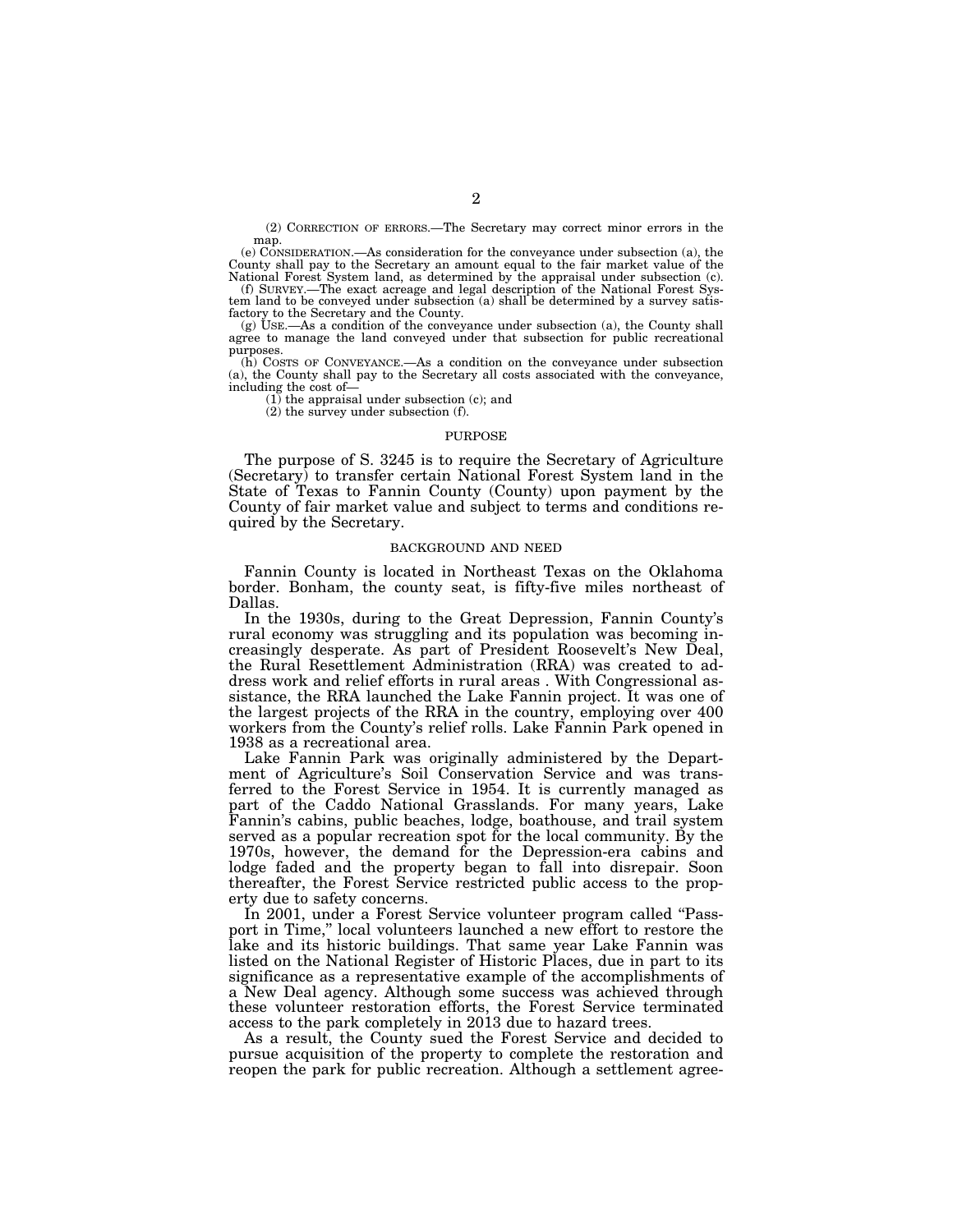ment was reached in March 2018 that granted volunteers access to about 340 acres of the property for restoration and maintenance projects, the County continues to seek full ownership of the 2,025 acre property. The Forest Service acknowledges it cannot operate and maintain the lake and the recreational facilities on the property on its own.

S. 3245 directs the Secretary to convey the property at fair market value to Fannin County so that the County restore and manage the property for public recreation.

## LEGISLATIVE HISTORY

S. 3245 was introduced by Senators Cornyn and Cruz on July 19, 2018. The Subcommittee on Public Lands, Forests and Mining, held a hearing on S. 3245 on August 22, 2018.

Representative Ratcliff introduced companion legislation, H.R. 5525, in the House of Representatives on April 16, 2018. The bill was referred to the Committee on Agriculture.

In the 113th Congress, Representative Hall introduced similar legislation, H.R. 5603, in the House of Representatives on September 14, 2014. The bill was referred to the Committee on Agriculture.

The Senate Committee on Energy and Natural Resources met in open business session on October  $\tilde{2}$ , 2018, and ordered S. 3245 favorably reported, as amended.

### COMMITTEE RECOMMENDATION

The Senate Committee on Energy and Natural Resources, in open business session on October 2, 2018, by a majority voice vote of a quorum present, recommends that the Senate pass S. 3245, if amended as described herein.

#### COMMITTEE AMENDMENT

During the consideration of S. 3245, the Committee adopted an amendment to section 3 of the bill. The amendment strikes the nocost conveyance of National Forest System lands to the County and replaces it with language directing the Secretary to convey the land to the County for fair market value as determined by an appraisal. As a condition of the conveyance, the amendment further requires the County to pay all costs associated with the conveyance and manage the lands for public recreation purposes.

#### SECTION-BY-SECTION ANALYSIS

*Sec. 1. Short title* 

Section 1 provides a short title for the bill.

## *Sec. 2. Definitions*

Section 2 provides key definitions.

## *Sec. 3. Land conveyance*

Subsection (a) directs the Secretary to convey approximately 2,025 acres of Forest Service land to Fannin County, Texas, if the County submits an offer to acquire the land for the fair market value.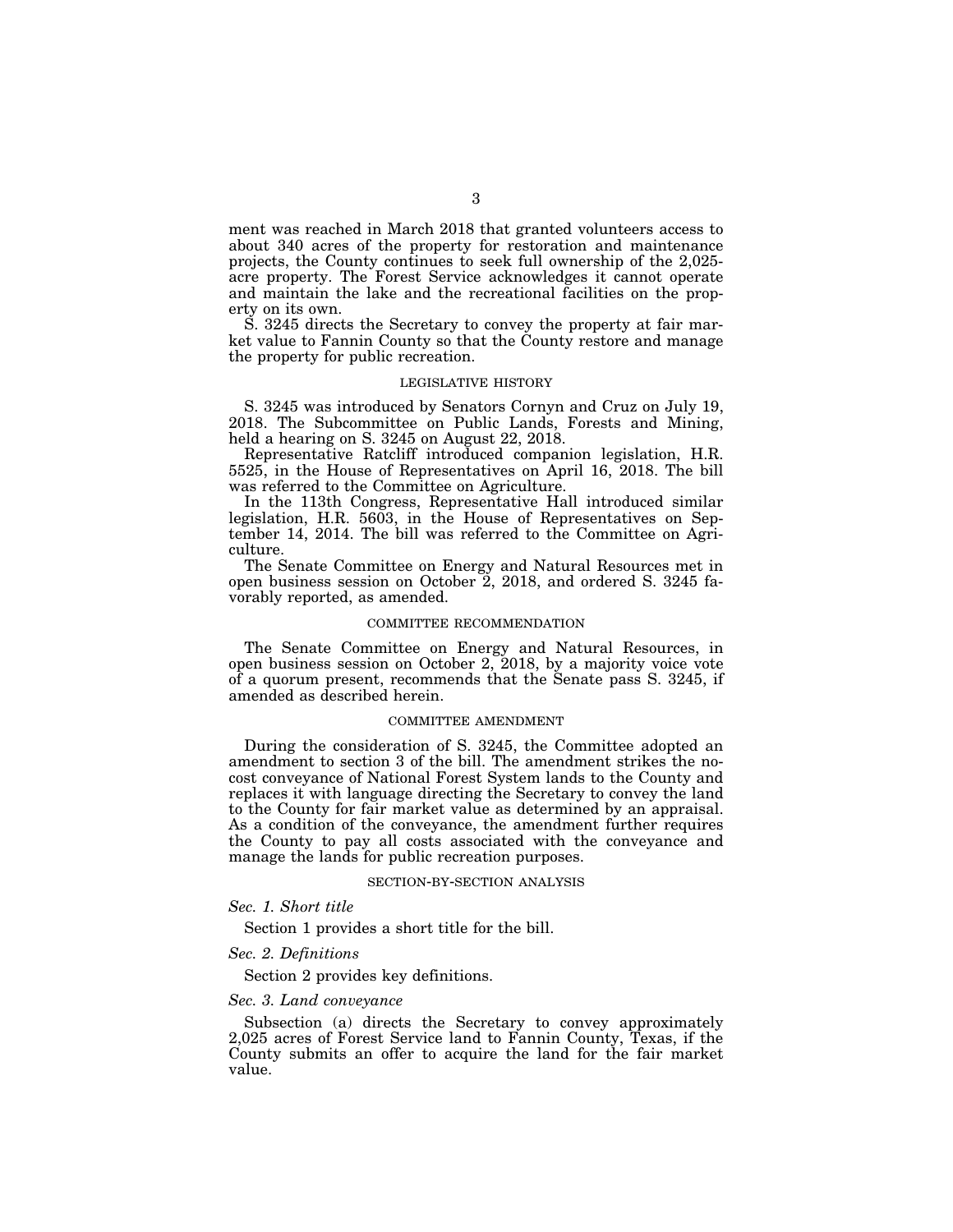Subsection (b) provides that the conveyance be made by quickclaim deed and subject to valid existing rights and such terms and conditions as the Secretary requires.

Subsection (c) directs the Secretary to conduct an appraisal of the land, within 180 days of enactment, in accordance with the Uniform Appraisal Standards for Federal Land Acquisition and the Uniform Standards of Professional Appraisal Practice.

Subsection (d) requires Secretary to make the map publicly available and authorizes the Secretary to correct minor errors in the map.

Subsection (e) requires the County to pay the fair market value for the land, as determined by the appraisal.

Subsection (f) requires the exact acreage and legal description of the land to be conveyed to be determined by a survey that is satisfactory to the Secretary and the County.

Subsection (g) requires, as a condition of the conveyance, that the County manage the conveyed land for public recreation purposes.

Subsection (h) requires, as a condition of the conveyance, that the County pay all costs associated with carrying out the conveyance.

## COST AND BUDGETARY CONSIDERATIONS

The following estimate of the costs of this measure has been provided by the Congressional Budget Office:

S. 3245 would direct the Forest Service to convey roughly 2,000 acres of federal land to Fannin County, Texas, at fair market value if the county submits a request to purchase the land. CBO expects that under the bill, the county would submit such a request.

Because the bill would require Fannin County to pay all costs associated with the conveyance, CBO estimates that implementing the bill would have no significant effect on spending subject to appropriation.

According to the Forest Service, the affected land currently produces no income from mineral or geothermal leasing or from timber production, and the Forest Service does not expect any such income in the future. Under the bill, proceeds from the conveyance (which would be recorded in the budget as offsetting receipts, or reductions in direct spending) would be deposited into the Treasury; spending of those receipts would be subject to appropriation. Land values for similar tracts in and near Fannin County range from \$2,500 to \$4,500 per acre. On that basis, CBO estimates that enacting S. 3245 would reduce direct spending by \$7 million over the 2019– 2028 period.

Because enacting the bill would reduce direct spending, pay-asyou-go procedures apply. Enacting the bill would not affect revenues.

CBO estimates that enacting S. 3245 would not increase net direct spending or on-budget deficits in any of the four consecutive 10-year periods beginning in 2029.

S. 3245 contains no intergovernmental or private-sector mandates as defined in the Unfunded Mandates Reform Act.

The CBO staff contact for this estimate is Janani Shankaran. The estimate was reviewed by H. Samuel Papenfuss, Deputy Assistant Director for Budget Analysis.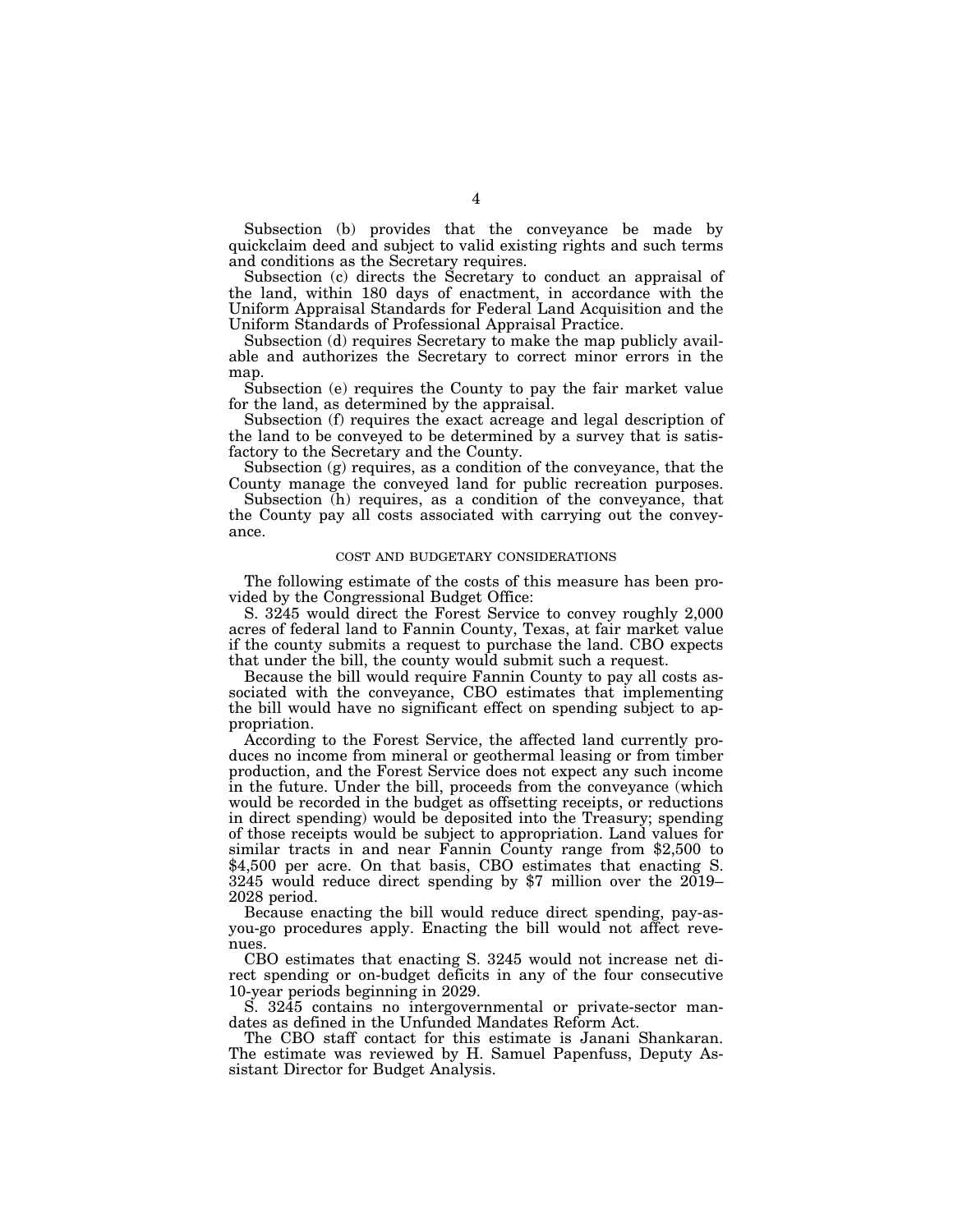## REGULATORY IMPACT EVALUATION

In compliance with paragraph 11(b) of rule XXVI of the Standing Rules of the Senate, the Committee makes the following evaluation of the regulatory impact which would be incurred in carrying out S. 3245. The bill is not a regulatory measure in the sense of imposing Government-established standards or significant economic responsibilities on private individuals and businesses.

No personal information would be collected in administering the program. Therefore, there would be no impact on personal privacy.

Little, if any, additional paperwork would result from the enactment of S. 3245, as ordered reported.

## CONGRESSIONALLY DIRECTED SPENDING

S. 3245, as ordered reported, does not contain any congressionally directed spending items, limited tax benefits, or limited tariff benefits as defined in rule XLIV of the Standing Rules of the Senate.

## EXECUTIVE COMMUNICATIONS

The testimony provided by the Department of Agriculture at the August 22, 2018, hearing on S. 3245 follows:

STATEMENT OF GLENN CASAMASSA, ASSOCIATE DEPUTY CHIEF, NATIONAL FOREST SYSTEM, U.S. FOREST SERVICE, UNITED STATES DEPARTMENT OF AGRICULTURE

Chairman Lee, Ranking Member Wyden, members of the Subcommittee, thank you for the opportunity to present the views of the U.S. Department of Agriculture (USDA) regarding S. 3245—Lake Fannin Conveyance Act. I am Glenn Casamassa, Associate Deputy Chief for the National Forest System (NFS), USDA Forest Service.

S. 3245 would convey, without consideration, all right, title, and interest in approximately 2,025 acres of National Forest System land on the Caddo National Grassland in Texas to Fannin County, Texas for public purposes.

USDA appreciates the interest of Fannin County in acquiring these lands for sustainable operation of recreation facilities in the area. Forest Service staff have conducted economic studies in the past seeking ways to improve revenue under existing authorities as a means to maintain and operate the recreation facilities adjacent to the lake. Results of those studies show significant challenges in achieving this goal. We have engaged regularly with County officials, including twice in the past two months, exploring alternatives that could provide a shared solution without requiring legislation to convey the land. County officials have indicated support for a long-term historic property lease that could provide for sustainable management of the historic recreation facilities valued by the community, and tangible steps have been taken that could allow for implementation within the next several months. This or other potential alternatives could meet the County's interests, and would be consistent with longstanding federal policy that market value consideration should be paid to